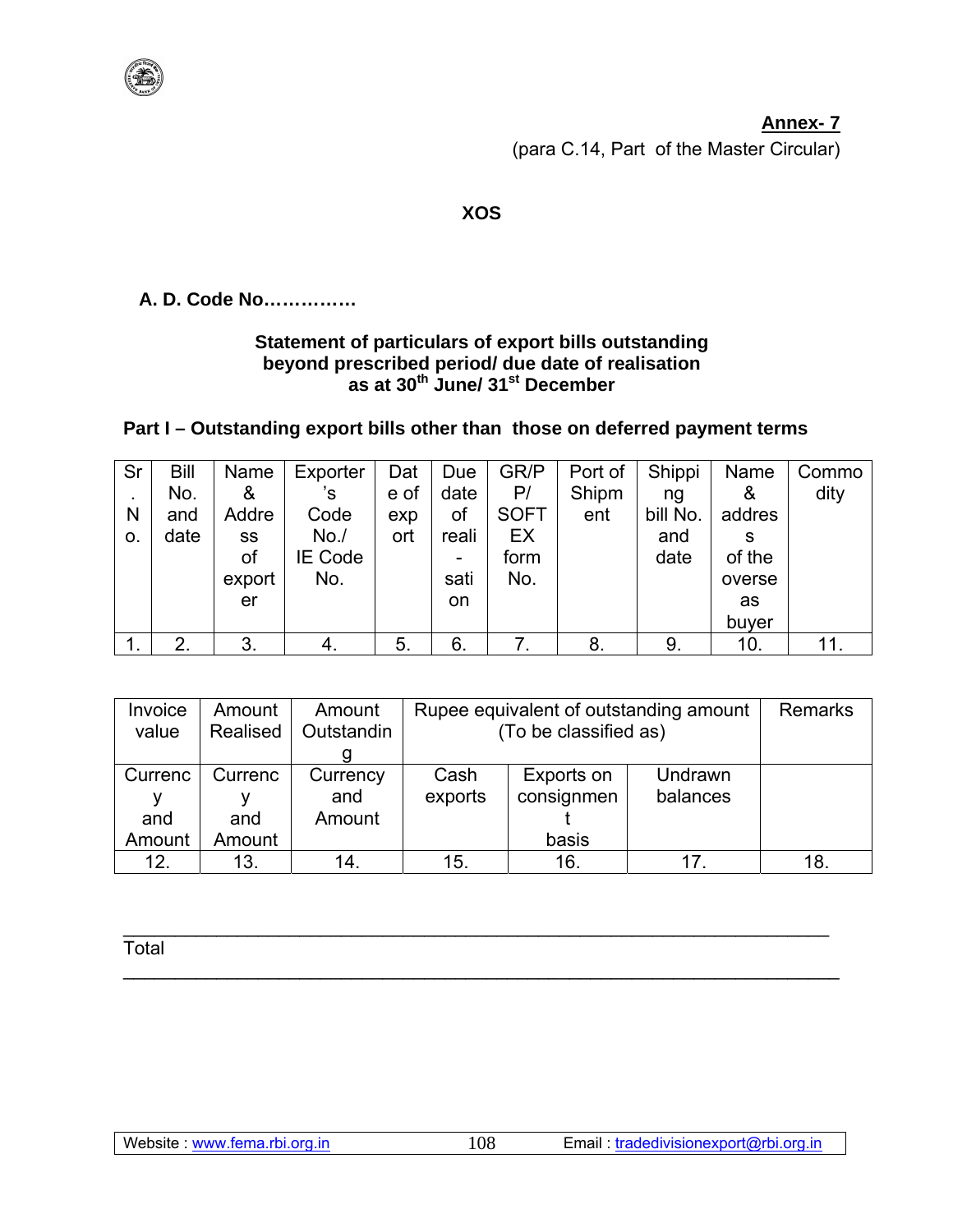

## Part II - Exports on deferred payment terms where installments (including interest) are outstanding beyond due date

| Sr | Name   | Export | No. &      | Date | <b>GR</b> | Port  | Shippi   | Name   | Commo | Invoice |
|----|--------|--------|------------|------|-----------|-------|----------|--------|-------|---------|
|    | &      | er's   | date of    | of   | For       | οf    | ng       | &      | dity  | value   |
| N  | addre  | Code   | <b>RBI</b> | expo | m         | Shipm | bill No. | addre  |       | Currenc |
| 0. | SS     | No.    | approv     | rt   |           | ent   | and      | SS     |       | y &     |
|    | 0f     | ΙE     | al for     |      | No.       |       | date     | of the |       | Amount  |
|    | export | Code   | deferre    |      |           |       |          | overs  |       |         |
|    | er     | No.    | d          |      |           |       |          | eas    |       |         |
|    |        |        | paymen     |      |           |       |          | buyer  |       |         |
|    |        |        | t term     |      |           |       |          |        |       |         |
| ι. | 2.     | 3.     | 4.         | 5.   | 6.        | 7.    | 8.       | 9.     | 10.   | 11.     |

| Value of<br>goods<br>covered<br>under |     | <b>Total Amount</b><br>of deferred<br><b>instalments</b><br>(including<br>interest) |      | <b>Total Amount of</b><br>instalments<br>outstanding<br>(including)<br>interest) beyond |      | Rupee<br>equivalen<br>t of<br>outstandi | Whether<br><b>ECGC</b><br>cover<br>obtained | No. &<br>date<br>of bank<br>certificat | Rema<br>rks |
|---------------------------------------|-----|-------------------------------------------------------------------------------------|------|-----------------------------------------------------------------------------------------|------|-----------------------------------------|---------------------------------------------|----------------------------------------|-------------|
| deferred<br>payment<br>terms(includin |     | already<br>received                                                                 |      | due date                                                                                |      | ng<br>amount                            | (Yes/No)                                    | e<br>issued                            |             |
| g interest)                           |     |                                                                                     |      |                                                                                         |      |                                         |                                             |                                        |             |
| Curre                                 | Amo | Curre                                                                               | Amou | Currenc                                                                                 | Amou |                                         |                                             |                                        |             |
| ncy                                   | unt | ncy                                                                                 | nt   | ۷                                                                                       | nt   |                                         |                                             |                                        |             |
|                                       |     |                                                                                     |      |                                                                                         |      |                                         |                                             |                                        |             |
| 12.                                   |     | 13.                                                                                 |      | 14.                                                                                     |      | 15.                                     | 16.                                         | 17.                                    | 18.         |

109

Total